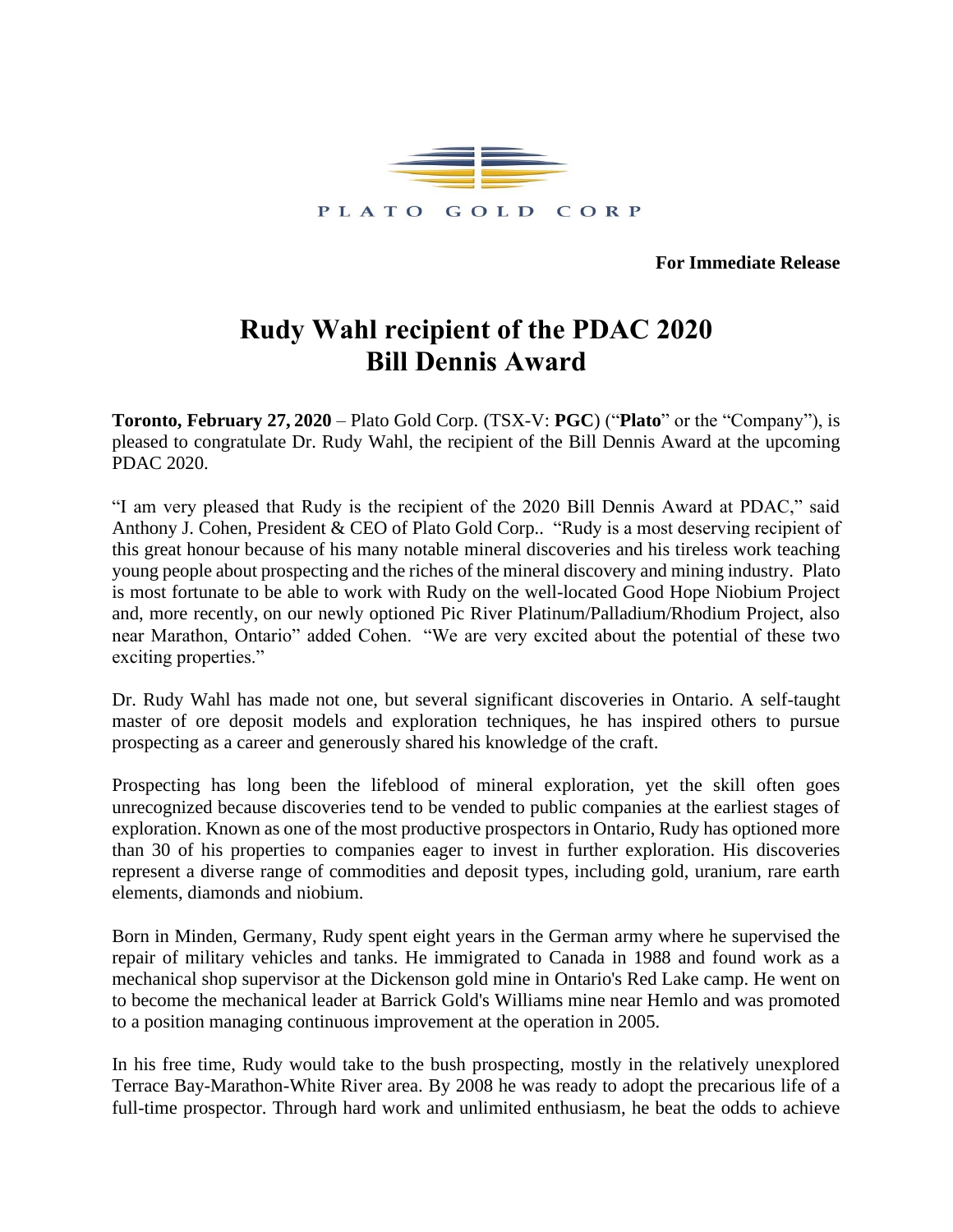success. In 2012 the Northwestern Ontario Prospectors Association (NWOPA) presented him with its Lifetime Achievement Award. Three years later, he received NWOPA's Bernie Schneiders Discovery of the Year Award for his discovery of niobium-phosphate mineralization in the Prairie Lake carbonatite complex northwest of Marathon. In August 2019, Plato Gold Corp. acquired a 100% interest in the discovery, now called the Good Hope niobium project.

Rudy has contributed his time to the sector by organizing conferences, mentoring students, leading field trips, and fostering relationships with First Nations groups. For his exceptional accomplishments, he received an Honorary Doctorate Degree in Science from Lakehead University in Thunder Bay in 2017. A year later, he was elected to NWOPA's Board of Directors, and in 2019 was elected to Vice President.

The Bill Dennis Award, named for a former president of the association, honours an individual or team of explorationists who have accomplished one or both of the following: made a significant mineral discovery; made an important contribution to the prospecting and/or exploration industry.

## **About Plato Gold Corp**.

Plato Gold Corp. is a Canadian exploration company listed on the TSX Venture Exchange with projects in Marathon Ontario, Timmins Ontario and Santa Cruz, Argentina.

The Good Hope Niobium Project consists of a total of 254 claims, consisting of 227 Single Cell Mining Claims and 27 Boundary Cell Mining Claims, and covers an area of approximately 5,100 hectares in Killala Lake Area and Cairngorm Lake Area Townships, near Marathon Ontario. Plato holds 100% interest in the Good Hope Niobium Property.

The Pic River Platinum Group Metals (PGM) Project consists of a total of 105 claims, consisting of 82 Single Cell Mining Claims and 23 Boundary Cell Mining Claims, and covers an area of approximately 2126 hectares in Foxtrap Lake and Grain Township, Thunder Bay Mining District, in Ontario.

The Timmins Ontario project includes 4 properties: Guibord, Harker, Holloway and Marriott in the Harker/Holloway gold camp located east of Timmins, Ontario. Plato holds 50% interest in the Guibord property with the remaining 50% held by Osisko Mining Inc. ("Osisko"). Osisko also holds 80% interest in the Harker property with Plato holding the remaining 20%.

In Argentina, Plato owns a 75% interest in Winnipeg Minerals S.A. ("WMSA"), an Argentina incorporated company. The Lolita Property, held by WMSA, is comprised of a number of contiguous mineral rights totaling 9,672 hectares. Work has advanced on this exploration property to the point that it is drill-ready or ready to be optioned to a partner.

For additional company information, please visit: [www.platogold.com.](http://www.platogold.com/)

## *NEITHER THE TSX VENTURE EXCHANGE NOR ITS REGULATION PROVIDER (AS THAT TERM IS DEFINED IN THE POLICIES OF THE TSX VENTURE EXCHANGE) ACCEPTS RESPONSIBILITY FOR THE ADEQUACY OF THIS RELEASE.*